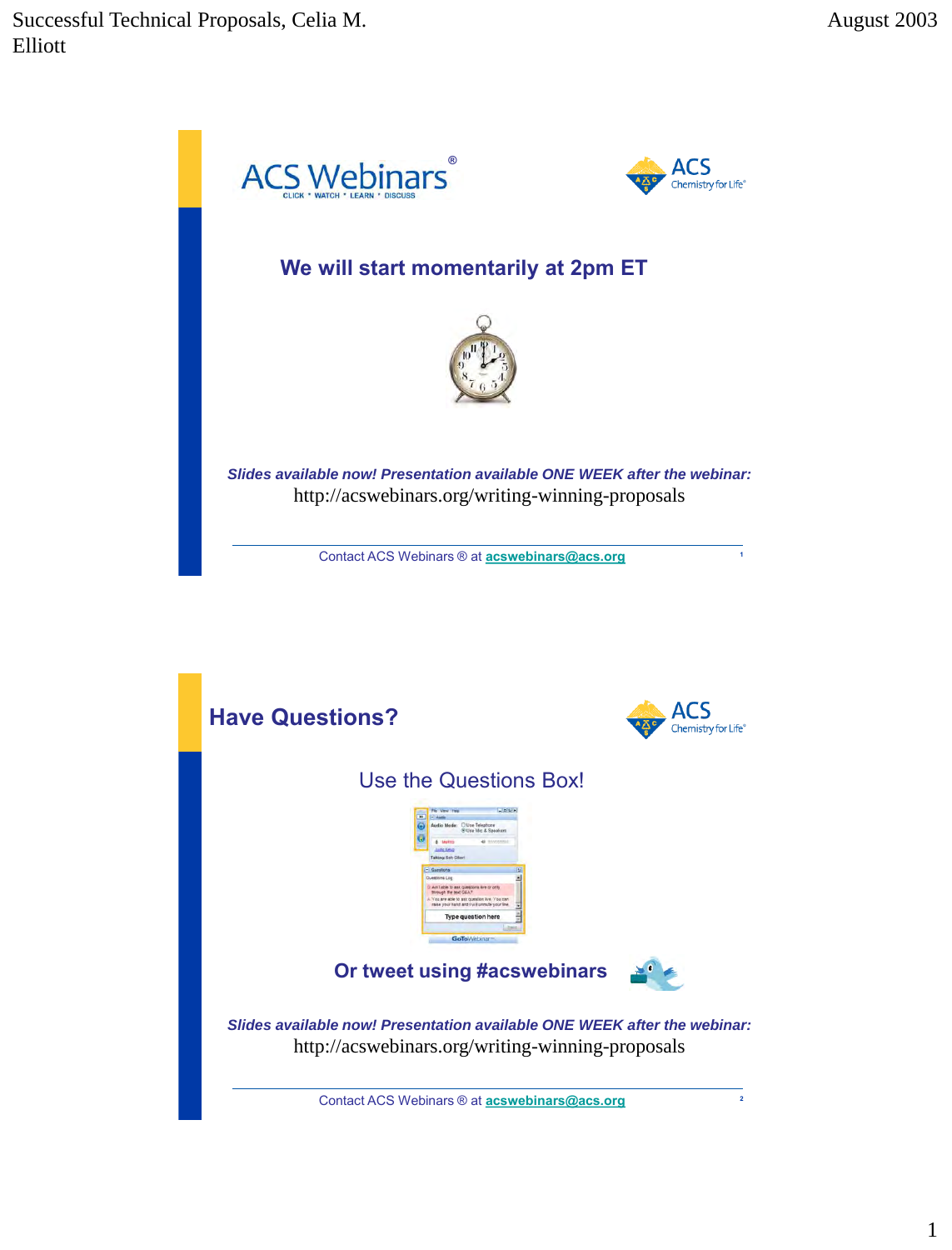





**4**

#### **Join us for the ACS Fall National Meeting!**



#### **MOLECULAR PROSTHETICS WITH A SMALL MOLECULE SYNTHESIZER**

KAVLI LECTURE SERIES, ACS FALL NATIONAL MEETING SEPT. 8-12, 2013 . WWW.ACS.ORG/INDY2013 **EARLY REGISTRATION DISCOUNT ENDS 7/14** 

www.acs.org/indy2013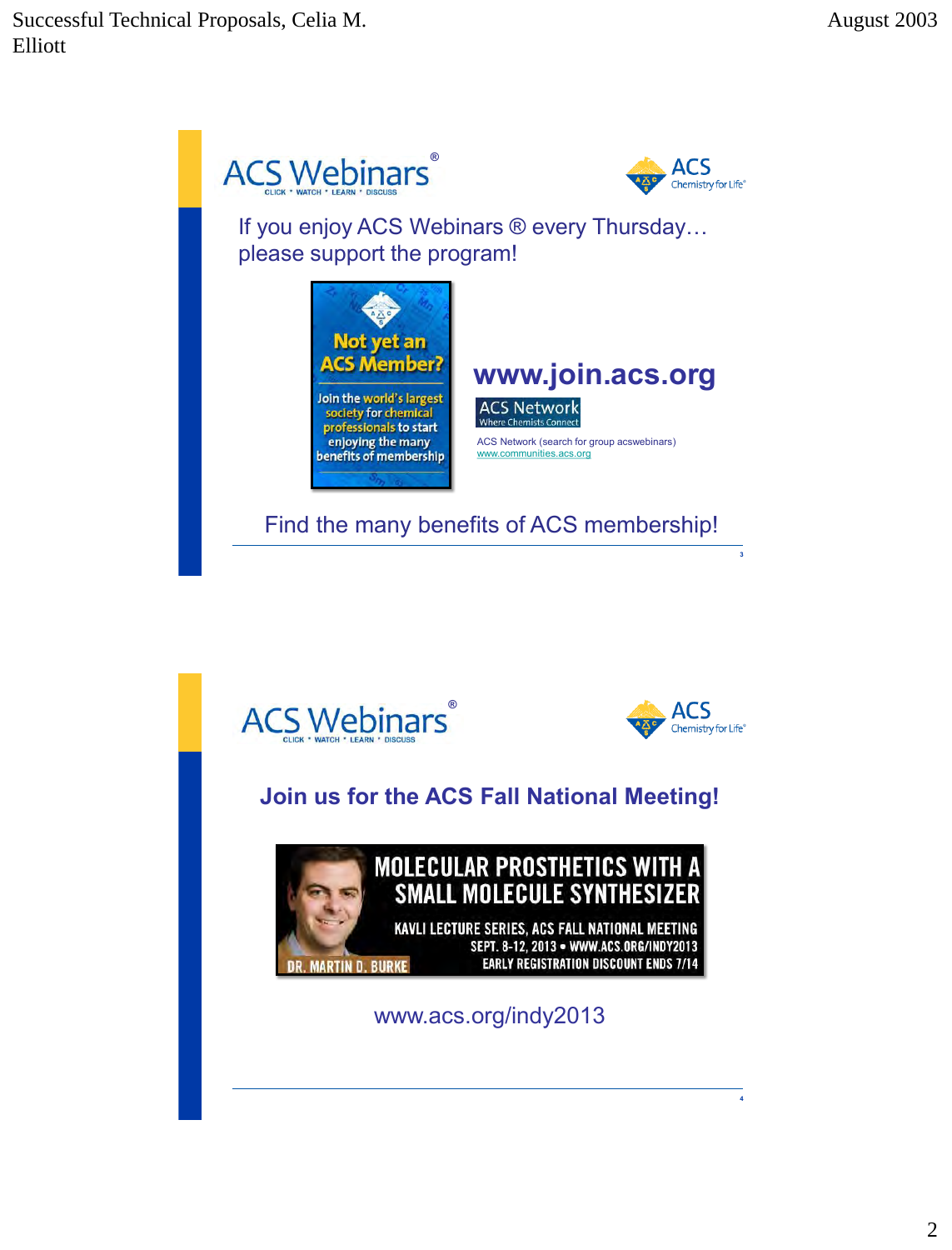

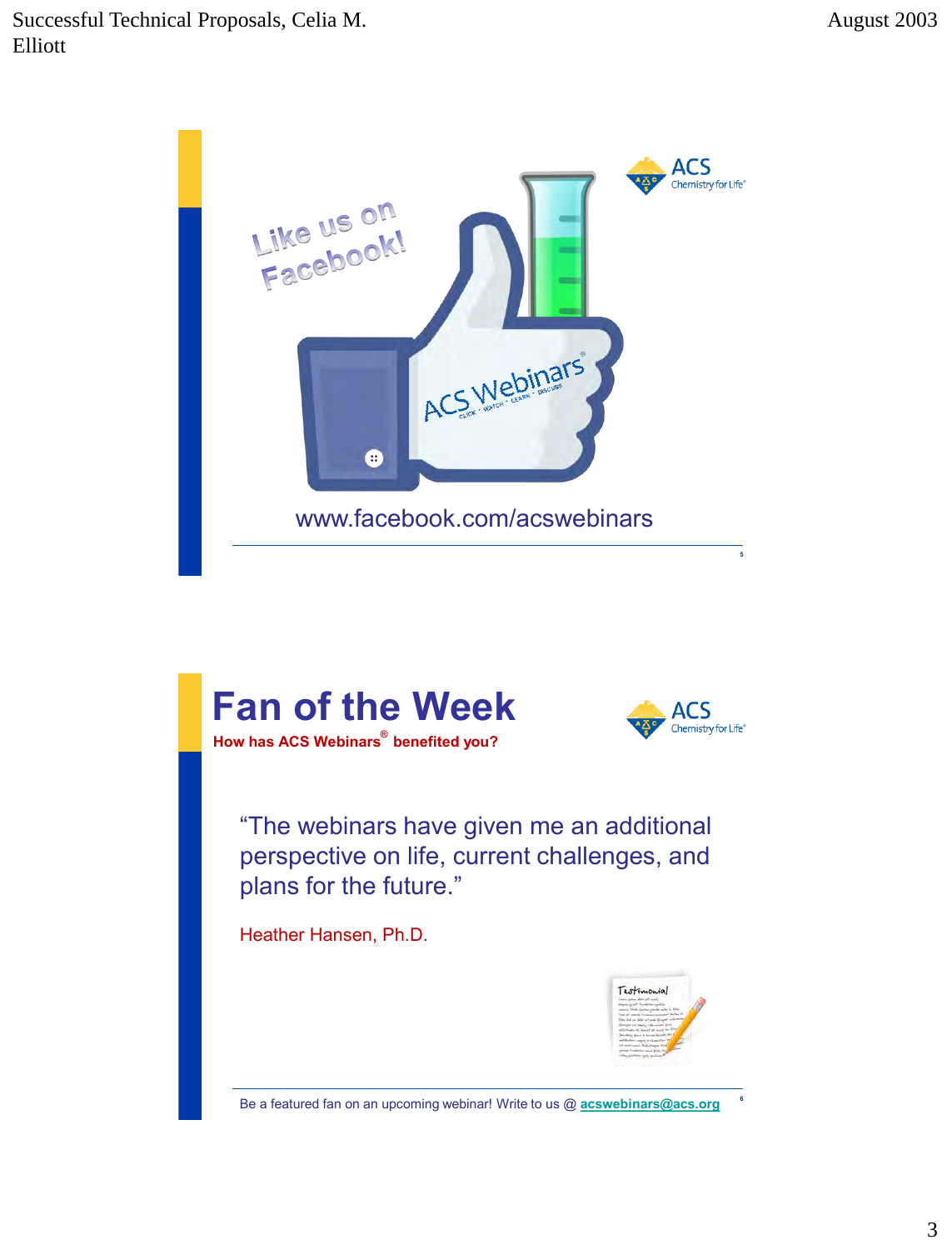

**www.acswebinars.org/most-popular**

Contact ACS Webinars ® at **[acswebinars@acs.org](mailto:acswebinars@acs.org)**

**8**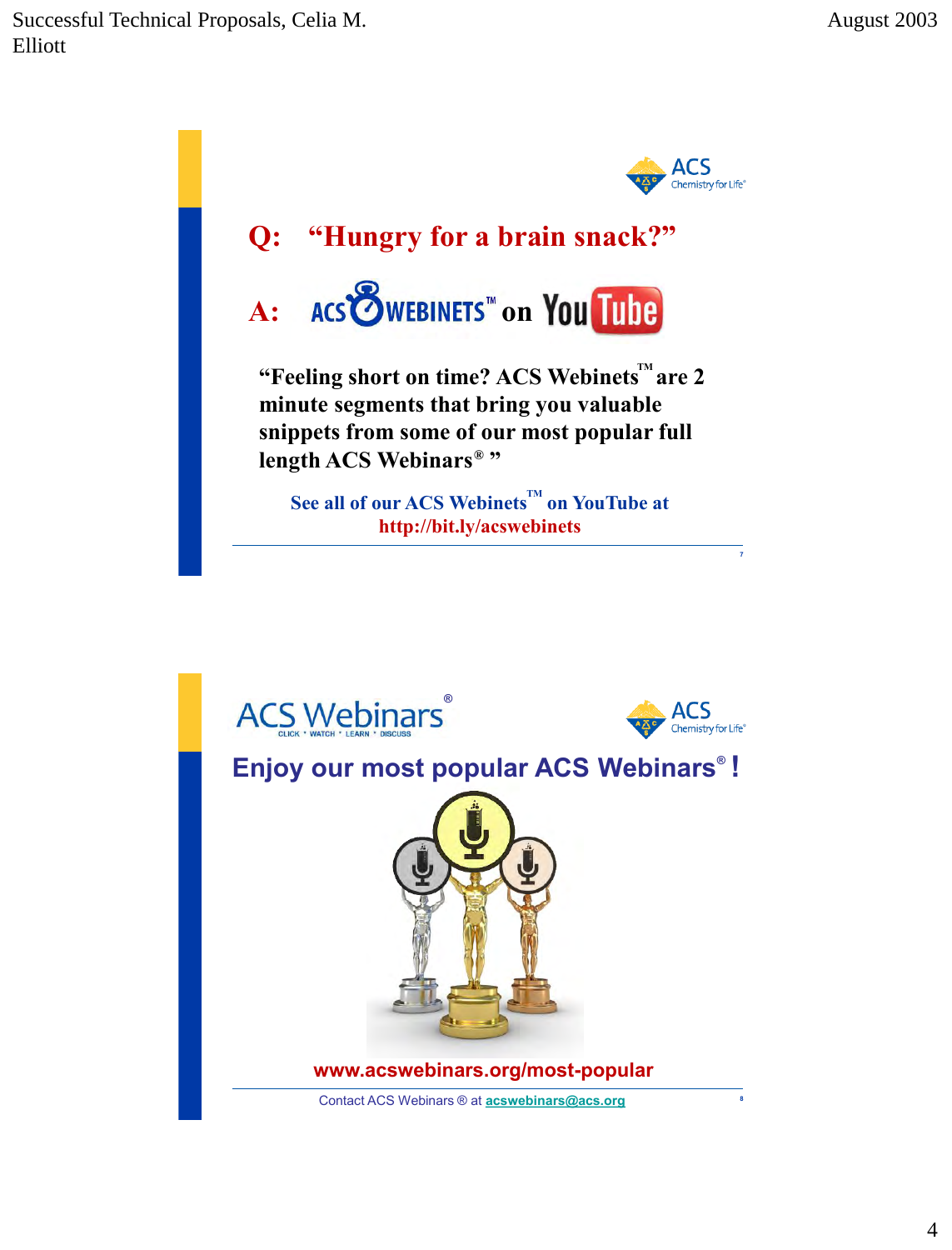

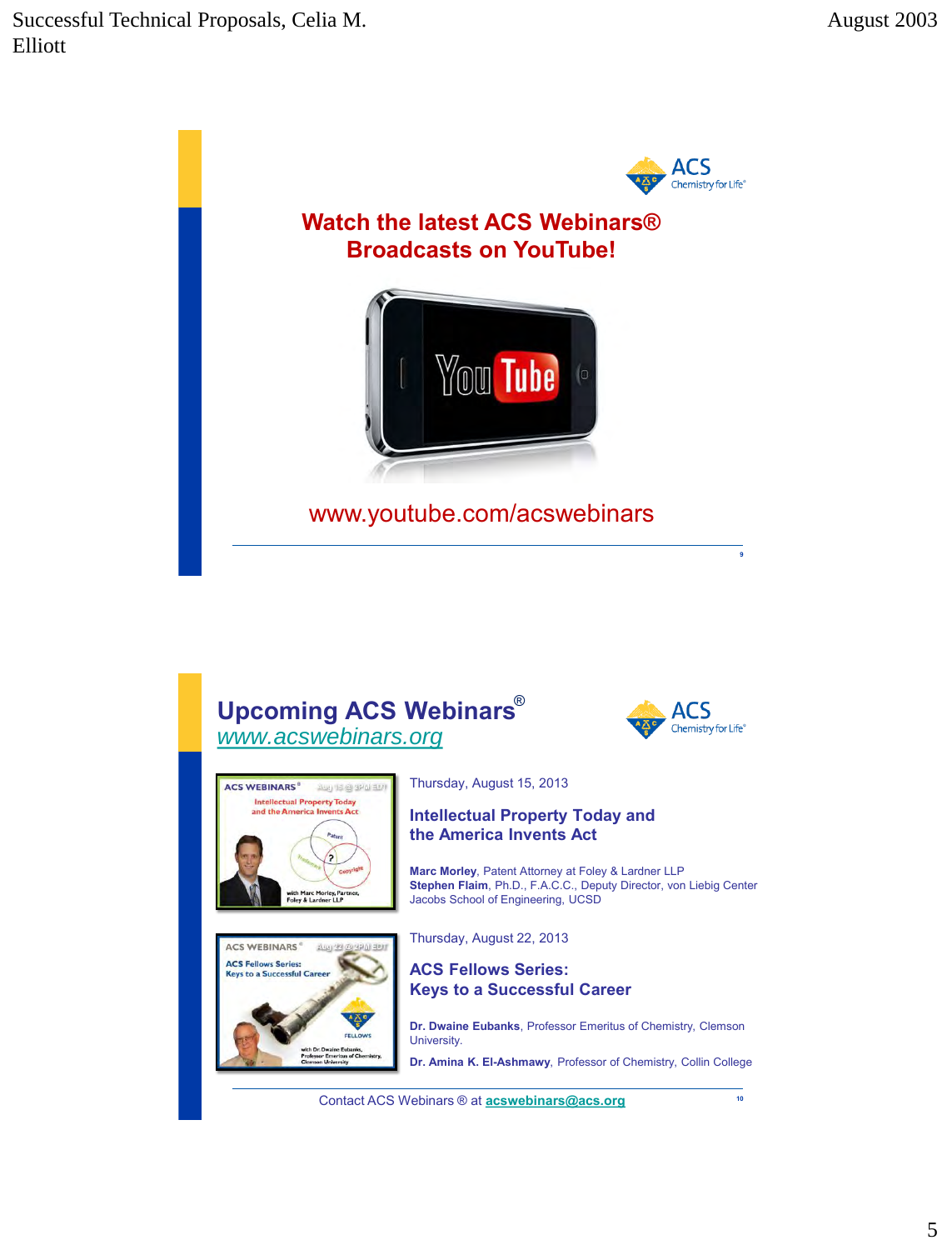

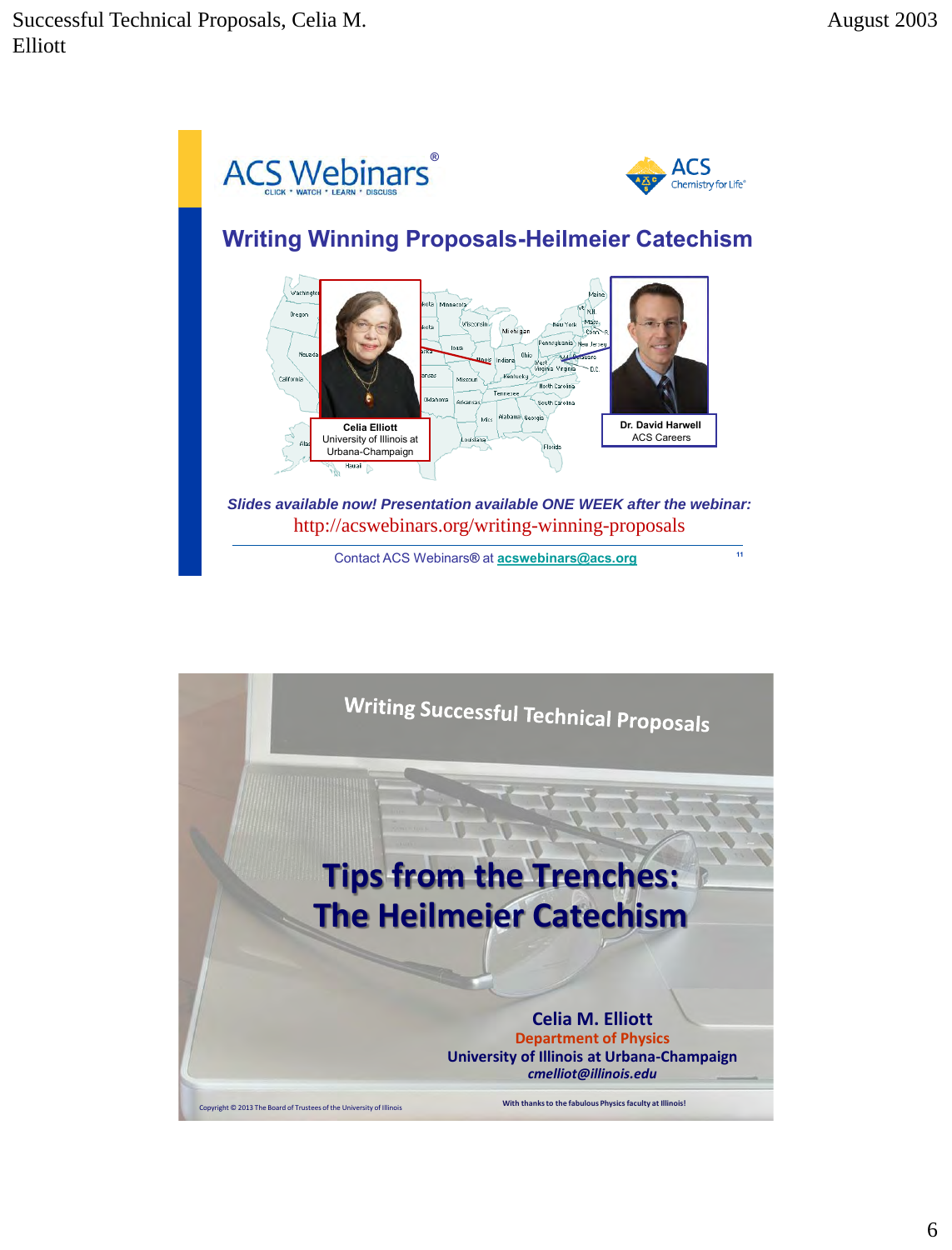#### **Meet George Heilmeier: scientist, inventor, industry leader, government official**

**PhD in solid-state materials Inventor of the LCD Member of the National Academy of Engineering**



**National Medal of Science, IEEE Medal of Honor, Kyoto Prize** 

**White House Fellow, assistant to Secretary of Defense, director of DARPA**

**VP & CTO, Texas Instruments; Pres & CEO, Bellcore; Chairman & CEO, SAIC** 

### **The Heilmeier catechism—**

### **superb advice for proposal writers**

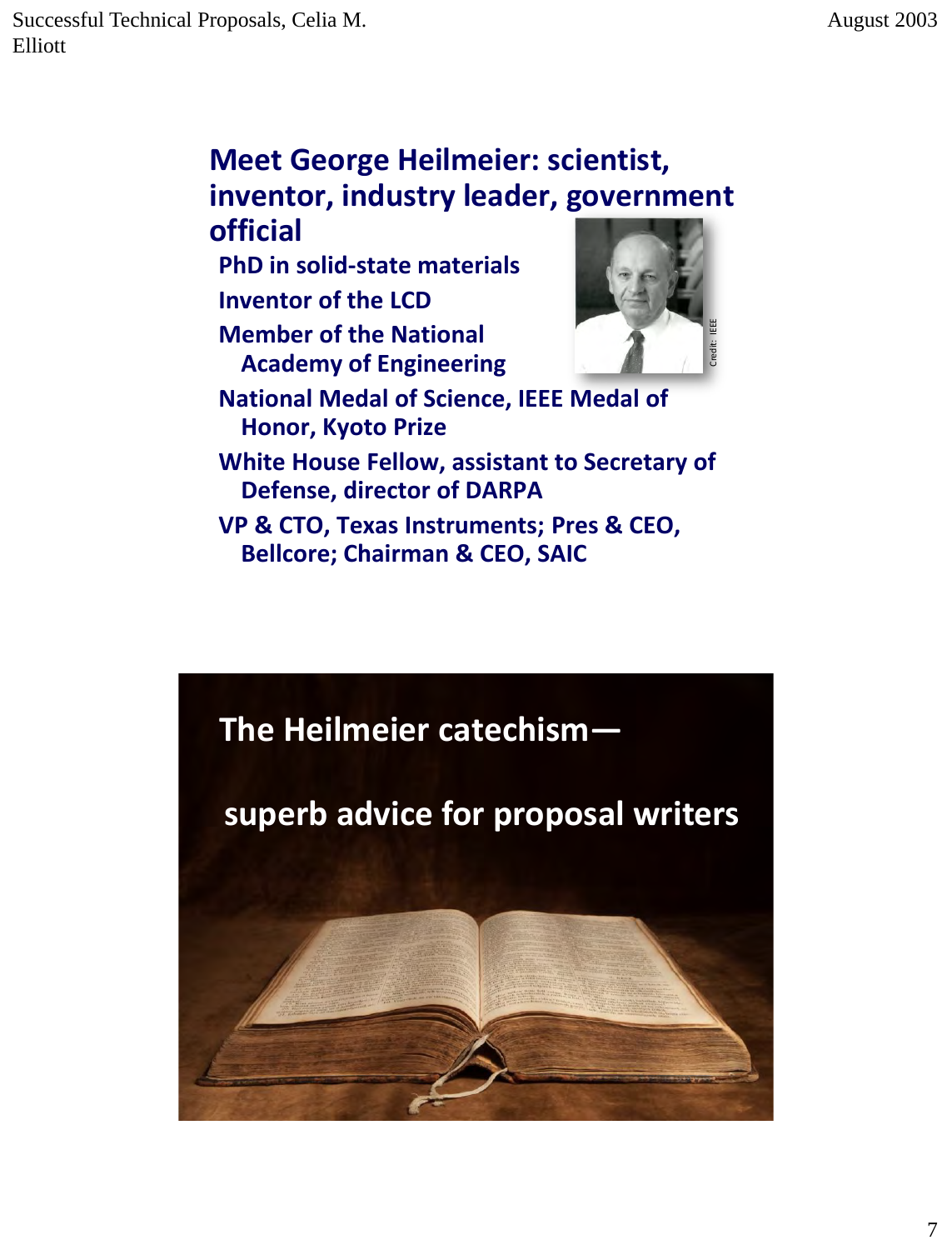## **1. What are you trying to do?**



### **State the goal of your project using absolutely no jargon.**

## **2. How is it done today, and what are the limits of current practice?**



**Why are improvements needed?** 

**What are the consequences of doing nothing?**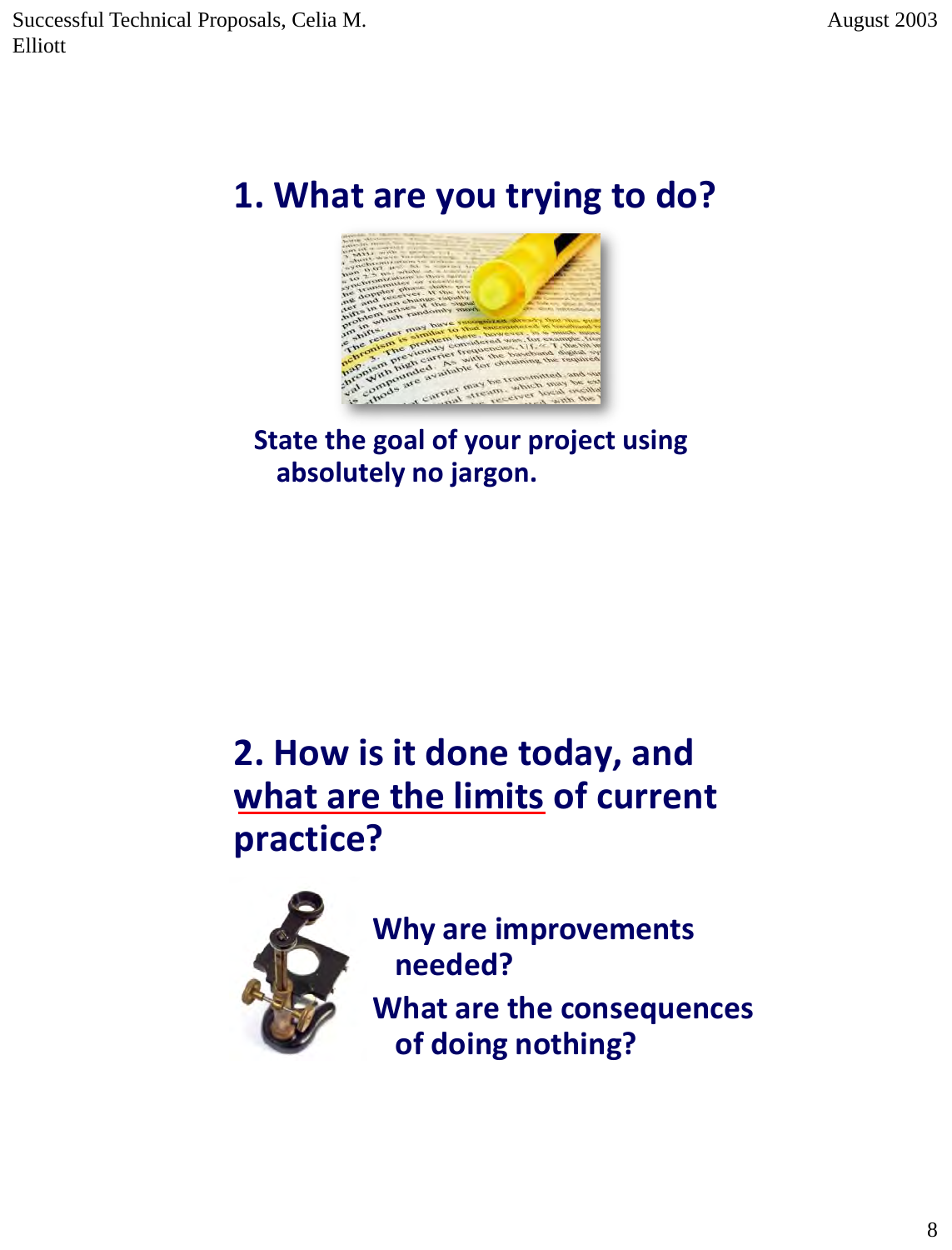## **3. What's new in your approach, and why do you think it will be successful?**



**What preliminary work have you done? How have you tested your assumptions on a small scale?**

## **Poll Question #1:**

**How hard is it for a novice (not previously funded) investigator to receive an NSF grant?**

- **a) Harder than for someone who has had previous support**
- **b) Easier than for someone who has had previous support**
- **c) The same—it's what you're proposing** *now* **that's important**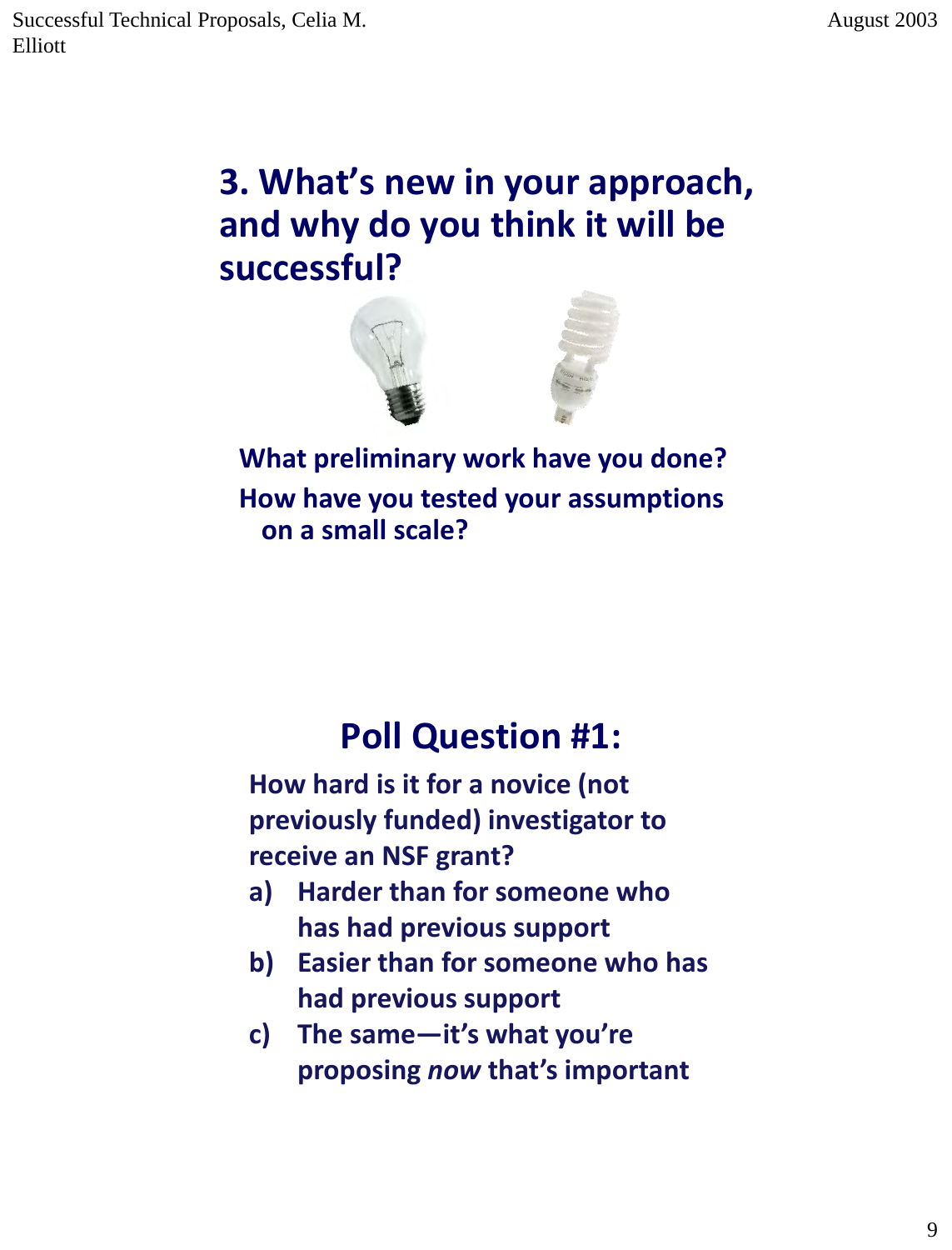### **Answer:**

#### **a) Harder than for someone who has had previous support**

**The success rate in FY12 for novice PIs was 17%, vs. 28% for PIs who had at least one previously funded project. The numbers are virtually the same for NIH proposals.** 

"Report to the National Science Board on the National Science Foundation's Merit Review Process, Fiscal Year 2012," May 2013 (http://www.nsf.gov/nsb/publications/2013/nsb1333.pdf). Success Rates—NIH Research Portfolio Online Reporting Tools, http://report.nih.gov/success\_rates/,

"Research Project Grants: Success rates by type, activity, and Institute/Center"; accessed 07/08/13.

### **4. Who cares?**



### **Identify your "stakeholders." Who will benefit from your successful project?**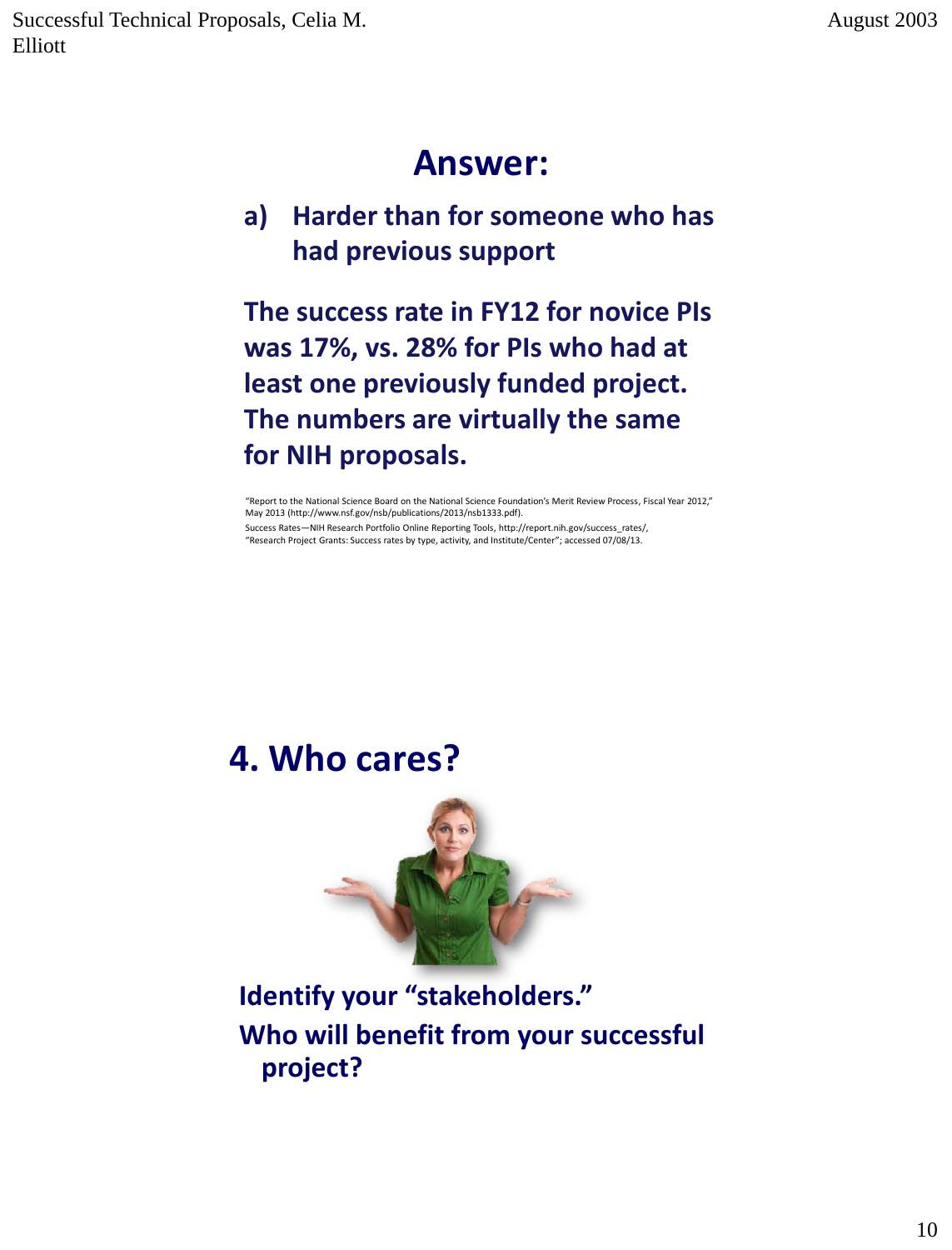# **5. If you're successful, what difference will it make?**



**What will your successful project mean for your research? For the infrastructure of your institution and future capabilities? For your discipline? related disciplines? For society? for the funding agency??**

## **6. What are the risks and the payoffs?**



**Why are the potential rewards worth the risk?**

**What have you done to mitigate risk?**

**What's Plan B?**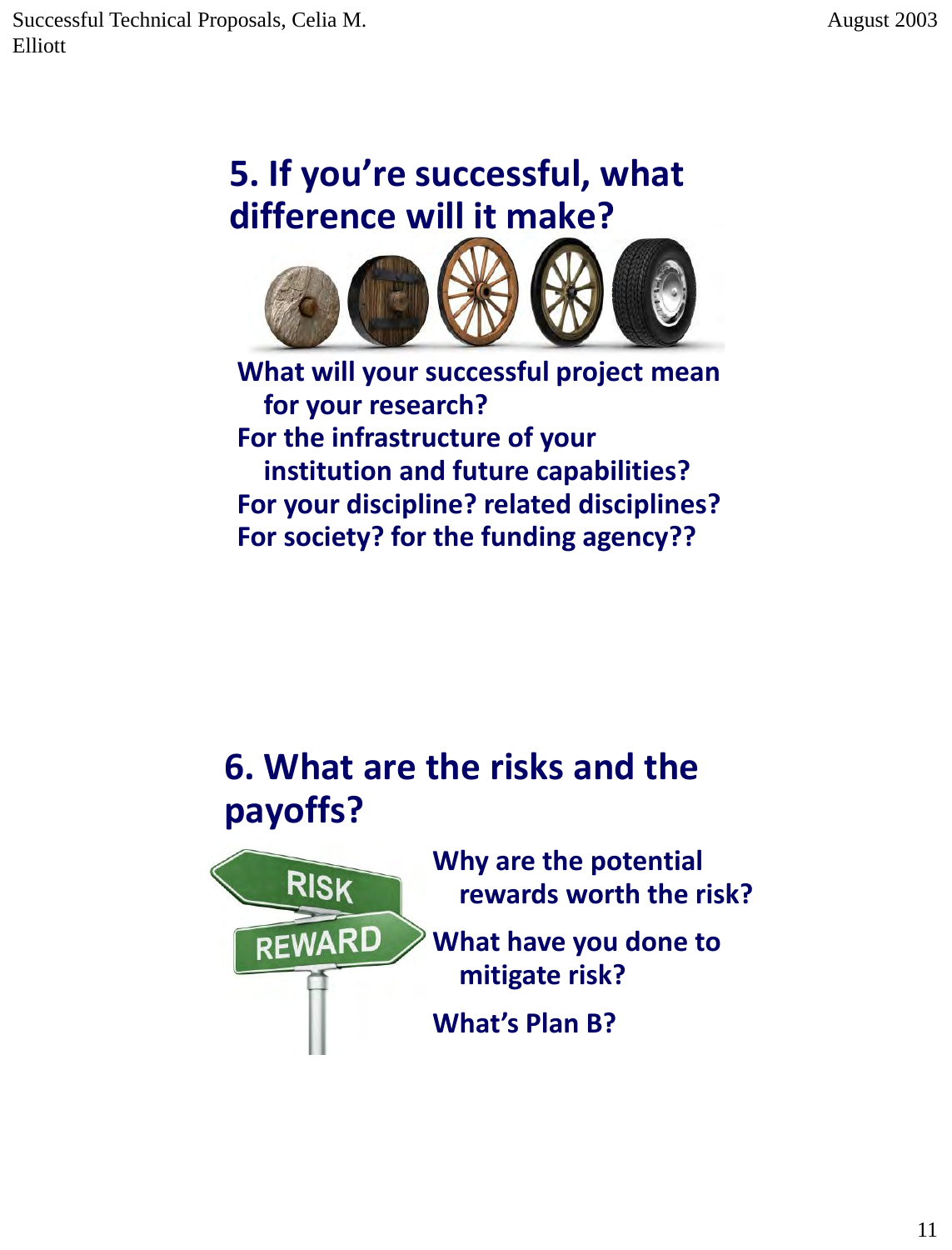# **Poll Question #2:**

**What is the most common mistake novice NIH proposal writers make?**

- **a) Having too many collaborators**
- **b) Requesting too big a budget**
- **c) Proposing too much work**
- **d) Being overly concise**

### **Answer:**

#### **c) Proposing too much**

**According to Sally Rockey, Deputy for Extramural Research, NIH:** 

**"So, often times, new investigators have so many great ideas that they come in with ten or twelve objectives and that really would not be accomplishable in a three to four year time frame. And reviewers pick up on that. So, first and foremost, you want to try to put some boundaries around your objectives…Usually we say no more than four objectives or specific aims in an application for a new investigator."** 

NIH, "Grant Writing for New Investigators," interview with Dr. Sally Rockey, April 30, 2010,<br>http://grants.nih.gov/podcasts/All\_About\_Grants/episodes/Grant\_Writing\_April\_2010.htm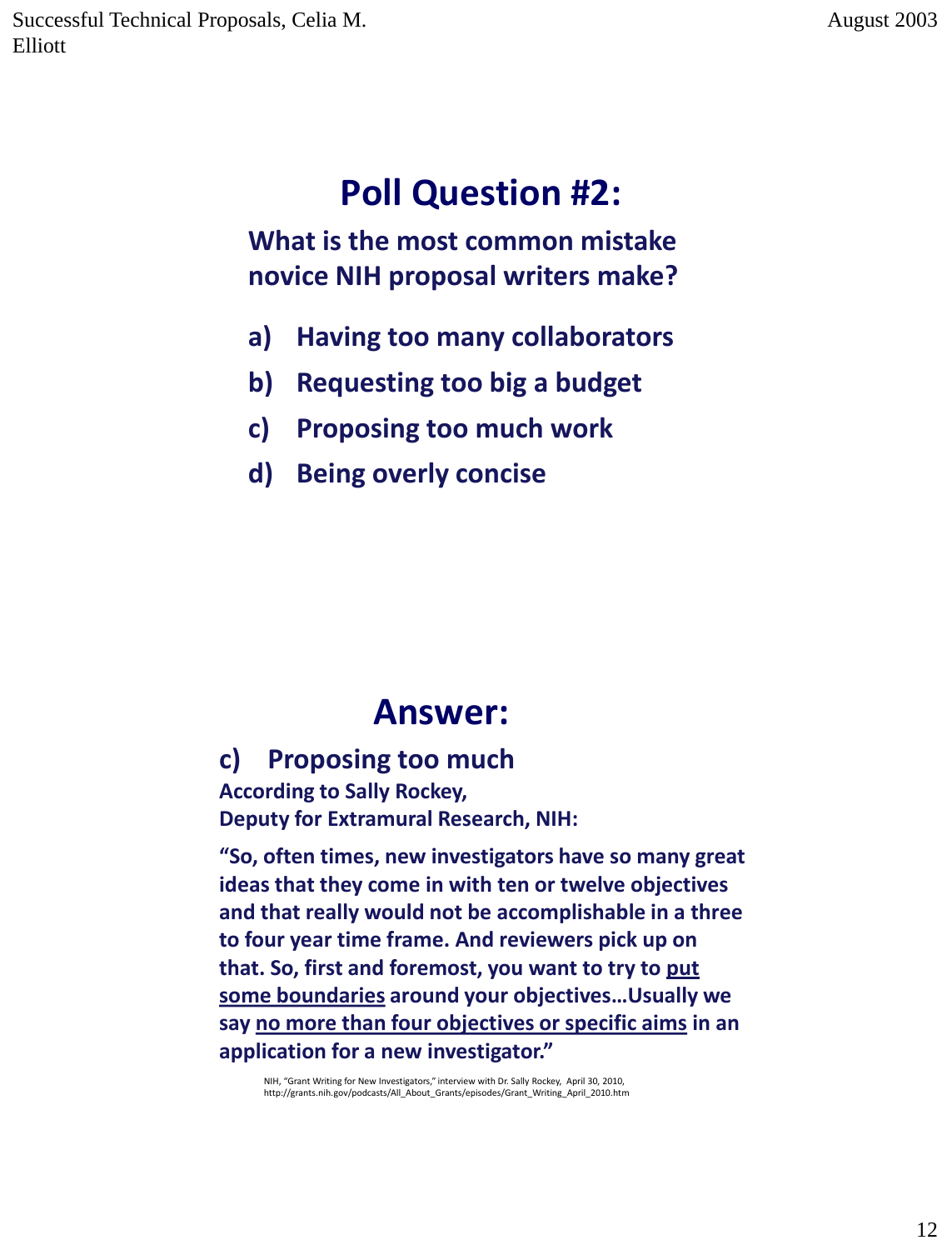### **7. How much will it cost?**



**In money? In time? In people? In institutional resources? In "opportunity costs"?**

### **8. How long will it take?**



**Match your project with the funding agency's "boundary conditions."**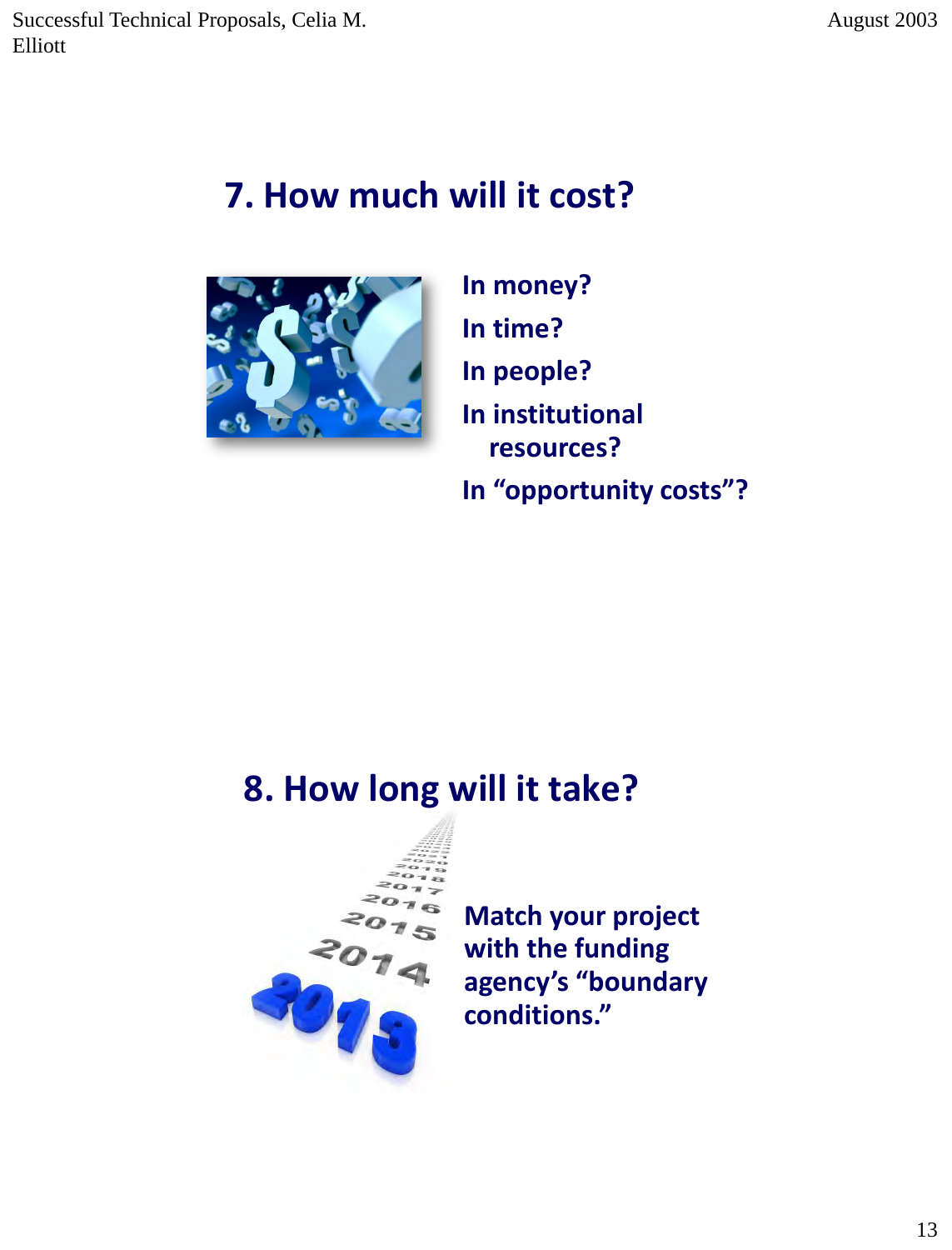## **9. What are the midterm and final "exams" for your project?**



**How will you assess progress and make midcourse corrections? What are the metrics for success? How will you know you're "done"?**

**\$\$\$**

#### **To recap…**

- **Answer every question of the catechism in your project description.**
- **Make it easy for a reviewer to pick out your answers and quote them in the review.**
- **Make your answers as specific, quantitative, and jargon-free as possible.**

**Provide a summary at the end of your project description that recaps the catechism.**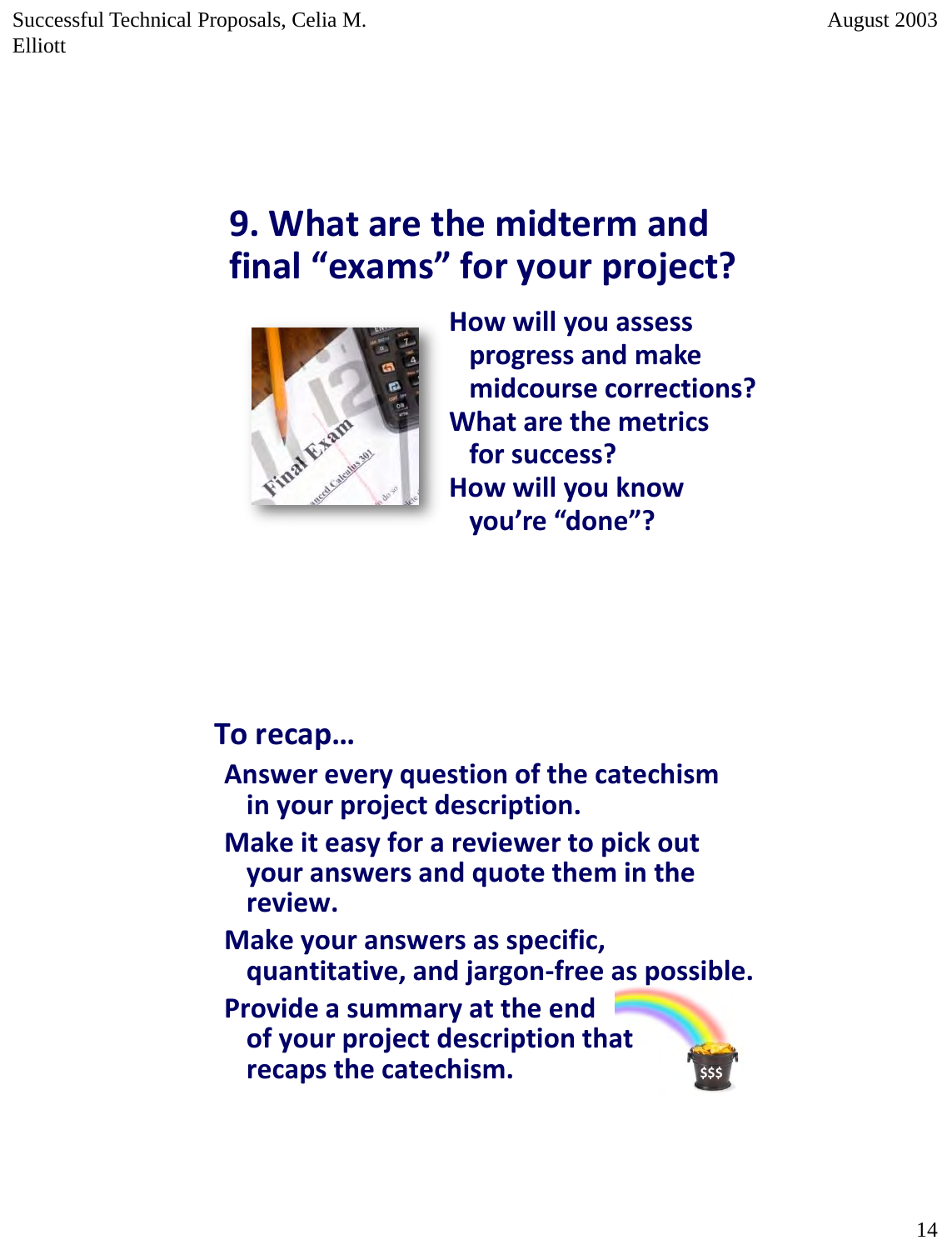### **Other sources of good advice:**



*Making the Right Moves: A Practical Guide to Scientific Management for Postdocs and New Faculty* **http://www.hhmi.org/educational-materials/labmanagement/for-early-career-scientists**

**NIH Grant Process YouTube Videos (includes tips) http://public.csr.nih.gov/aboutcsr/contactcsr/pages/contactor visitcsrpages/nih-grant-review-process-youtube-videos.aspx**

**NIH "All About Grants" Podcasts http://grants.nih.gov/podcasts/All\_About\_Grants/index.htm**

**NSF Regional Grants Conference Presentations, March 2013, http://www.nsf.gov/bfa/dias/policy/outreach.jsp**

 **Questions and feedback: cmelliot@illinois.edu**

#### **Upcoming ACS Webinars** ® *[www.acswebinars.org](http://www.acswebinars.org/)*





**ACS WEBINARS ACS Fellows Series** to a Successful Car Thursday, August 15, 2013

#### **Intellectual Property Today and the America Invents Act**

**Marc Morley**, Patent Attorney at Foley & Lardner LLP **Stephen Flaim**, Ph.D., F.A.C.C., Deputy Director, von Liebig Center Jacobs School of Engineering, UCSD

Thursday, August 22, 2013



**Dr. Dwaine Eubanks**, Professor Emeritus of Chemistry, Clemson University.

**Dr. Amina K. El-Ashmawy**, Professor of Chemistry, Collin College

Contact ACS Webinars ® at **[acswebinars@acs.org](mailto:acswebinars@acs.org)**

**30**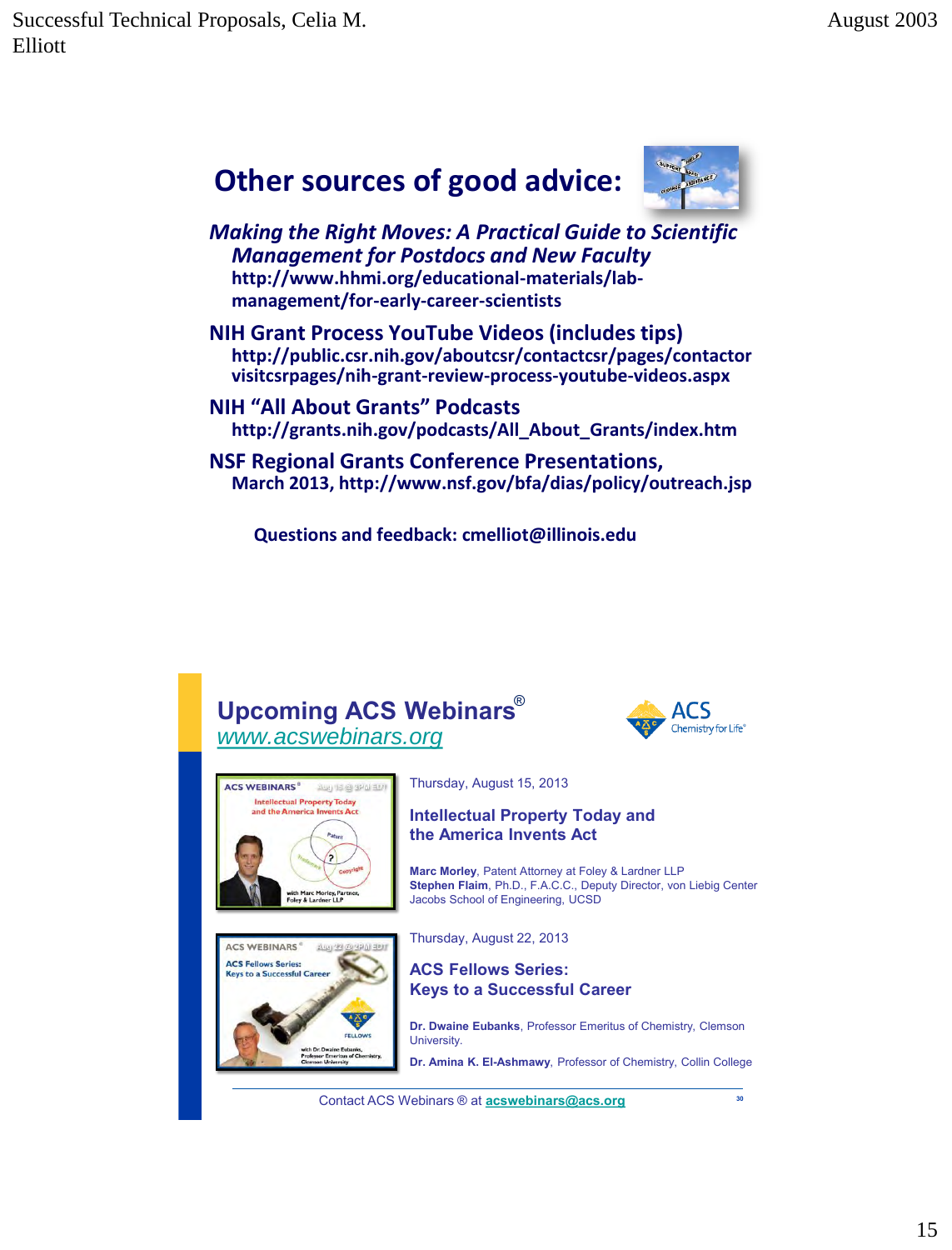

perspective on life, current challenges, and plans for the future."

Heather Hansen, Ph.D.



Be a featured fan on an upcoming webinar! Write to us @ **[acswebinars@acs.org](mailto:acswebinars@acs.org) 32**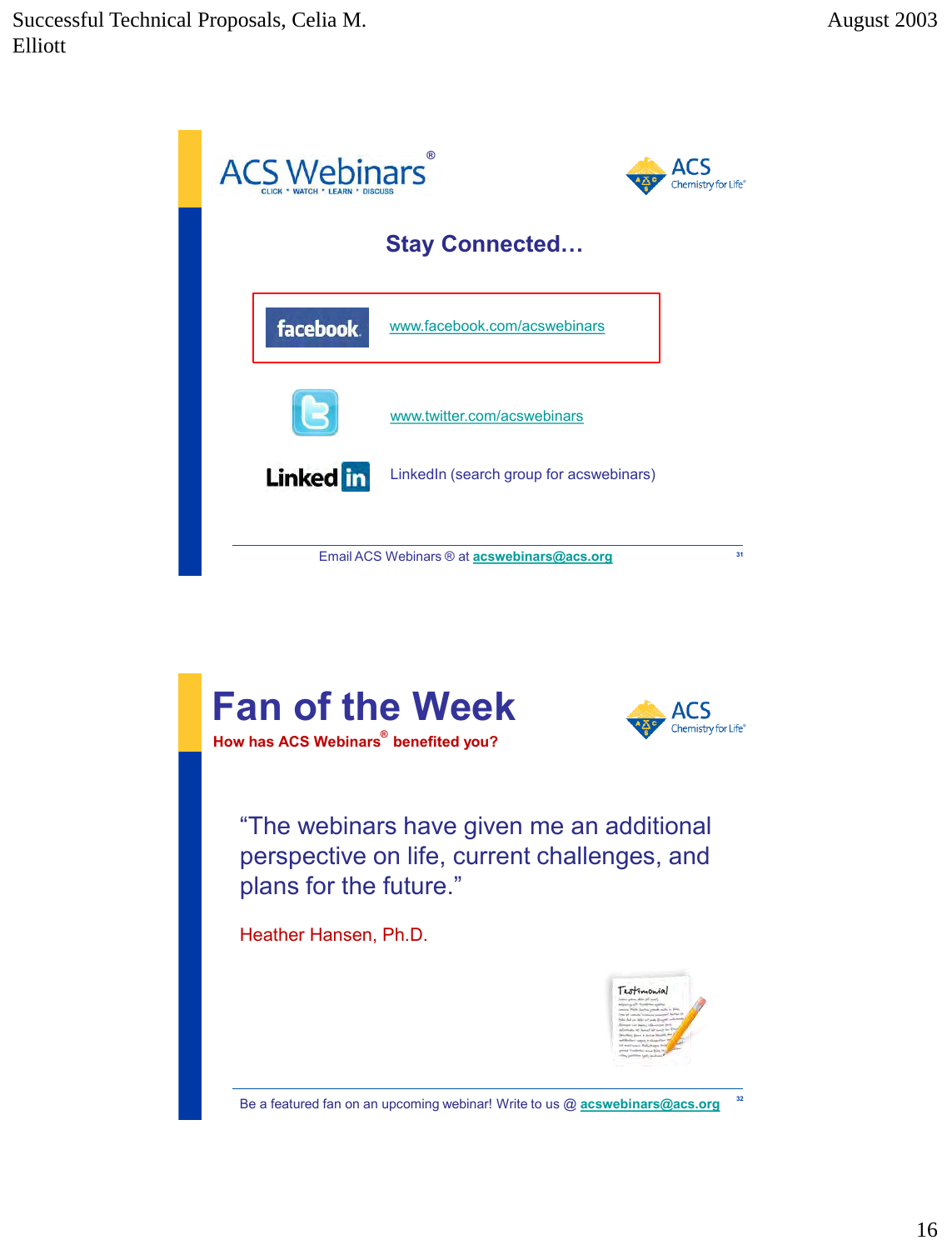





**34**

If you enjoyed this ACS Webinar today… please support the program!







ACS Network (search for group acswebinars) [www.communities.acs.org](http://www.communities.acs.org/)

Find the many benefits of ACS membership!